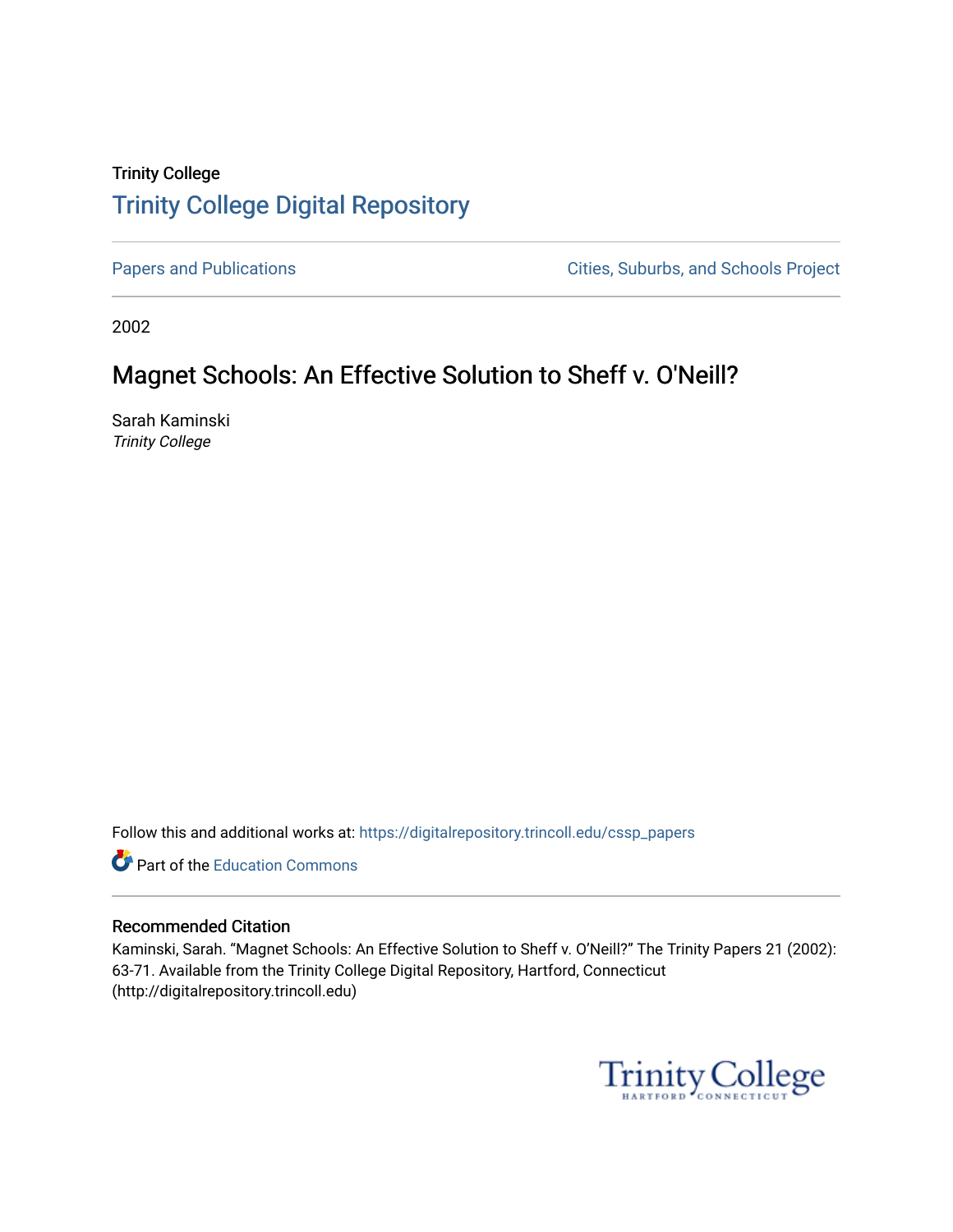#### **Magnet Schools:**

#### **An Effective Solution to** *Sheff v O'Neill***?**

Sarah Kaminski Senior Research Seminar Final Paper Educational Studies Program Trinity College

Revised April 8, 2002 Note: an earlier version was published in *The Trinity Papers, v. 21* (2001-02), pp. 63-71.

### **Introduction**

Interdistrict magnet schools have developed as a result of the Connecticut Supreme Court case of Sheff v. O'Neill. In the 1996 decision, the Connecticut Supreme Court declared that "segregation-even if it is unintentional-violates the constitutional right of school children to receive an adequate education."<sup>1</sup> The ruling held that students in the Hartford public schools were in fact racially, ethnically, and economically isolated and that, as a result, these students had not been provided a substantially equal educational opportunity under the state constitution.<sup>2</sup>

Interdistrict magnet schools are created by "two or more districts combining their ideas, skills, and resources to create a new school centered around a unique or unusual theme".<sup>3</sup> These schools are designed specifically to foster both excellence in academics and the reduction of racial, ethnic, or economic isolation.

Magnet schools are a primary response chosen by the state to provide voluntary, integrated schooling opportunities to students in Hartford. Derek Douglas of the NAACP

<sup>&</sup>lt;sup>1</sup> "A Status Report on Sheff: Desegregation, Education, Schools," Hartford Courant, 4 March 1999, sec. Editorial.

<sup>&</sup>lt;sup>2</sup> "Memorandum of Decision on Sheff v. O'Neill, State of Connecticut, March 3, 1999.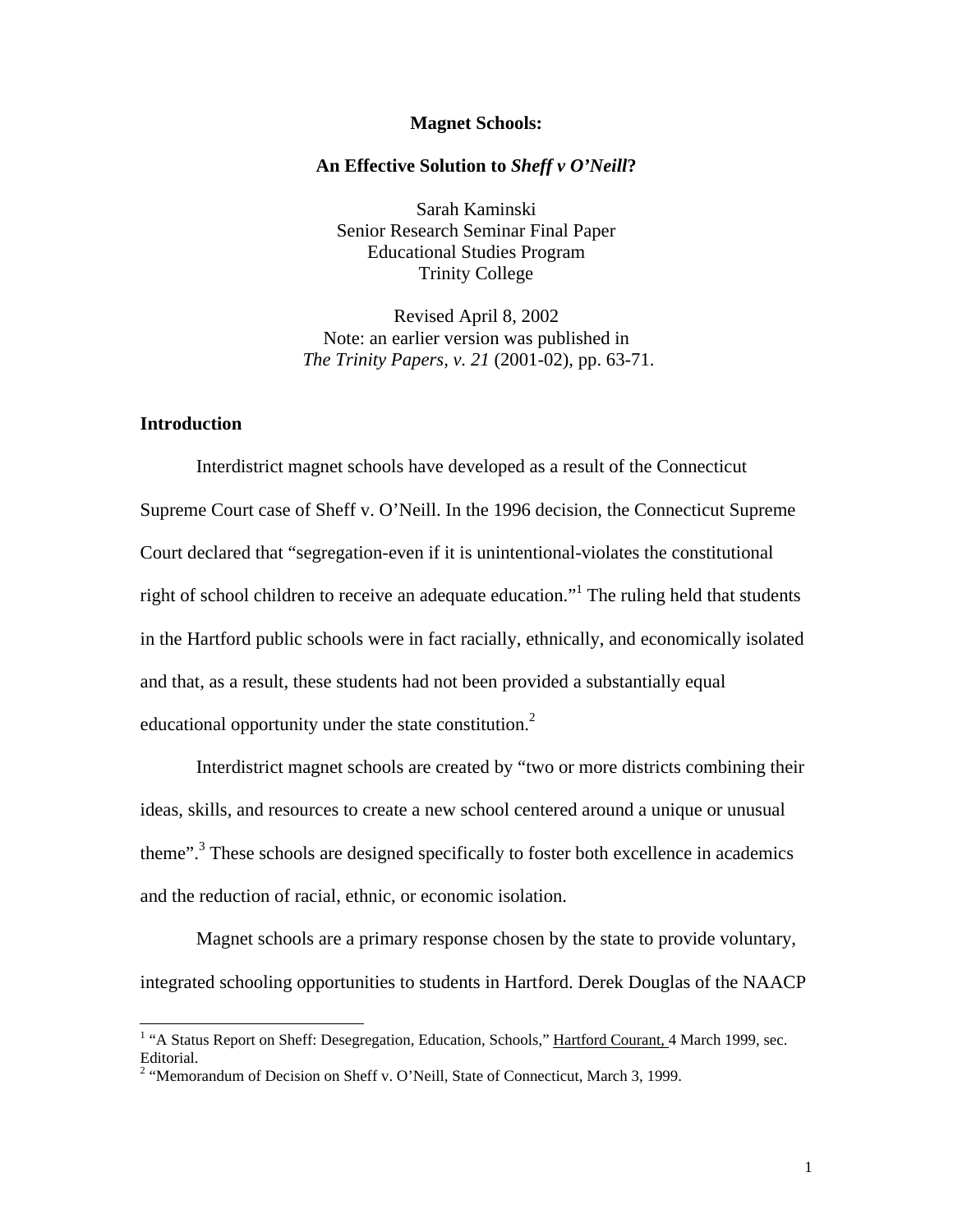Legal Defense Fund claims that magnet schools, along with the Open Choice Program, "are the two main pillars of the state's response to the court order."<sup>4</sup>

For this reason, it is important to ask whether magnet schools, as they are currently implemented, are an effective solution to Sheff v. O'Neill? This study analyzed Hartford area school enrollment data, and found that interdistrict magnet schools typically are more racially diverse than their sending districts. However, the relatively low percentage of students actually attending these magnet schools is not an effective solution to the Sheff litigation.

### **Methods and Results**

To conduct this analysis, I chose to look at seven of the Capitol Region Education Council's (CREC) interdistrict magnet schools. CREC is the first and largest of Connecticut's six Regional Educational Service Centers. CREC's role in the magnets include planning, developing programs and curriculum, obtaining funding, managing construction, and then managing the day-to-day operations of the schools, including staffing and business services. I used data compiled by CREC for the 2001-2002 school year, *Magnet Schools Racial Breakdown* and *Districts Participating in Magnet Schools<sup>5</sup>* , and then compared it to statistics generated from the latest edition of a document published by the State Department of Education in 1999, *Student Enrollment by Race and Gender by District<sup>6</sup>* .

<sup>&</sup>lt;sup>3</sup> "Milo Sheff et al. v. William A. O'Neill et al.," Connecticut Law Journal, 29 June 1999, 630-667. (Complex Litigation Docket)

<sup>&</sup>lt;sup>4</sup>"The Iron Sheff," The New Haven Advocate, 27 September 2001, p. 14-19.

<sup>&</sup>lt;sup>5</sup> Unpublished Reports, Capitol Region Education Council, 2001-2002.

<sup>6</sup> http://www.csde.state.ct.us/public/der/index.htm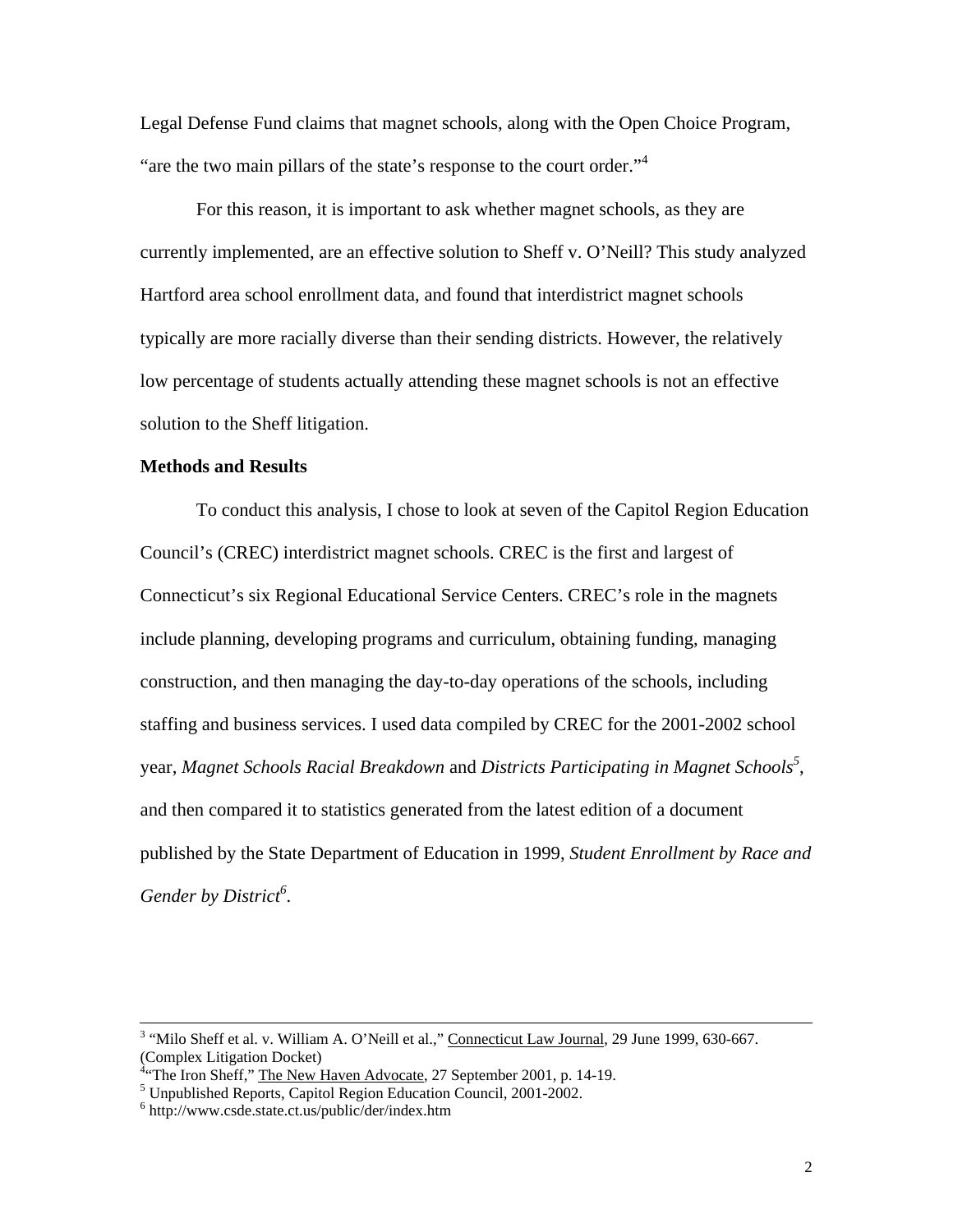I began by calculating the racial compositions of each of the seven CREC interdistrict magnets.

### **Table 1**

| <b>School</b>                     | <b>White</b> | <b>Hispanic</b> | <b>Black</b> | Asian |
|-----------------------------------|--------------|-----------------|--------------|-------|
| Greater Hartford Academy          | 70%          | 12%             | 18%          | 1%    |
| Of the Arts                       |              |                 |              |       |
| Interdistrict Magnet              | 24%          | 18%             | 55%          | 2%    |
| Montessori School                 |              |                 |              |       |
| <b>Greater Hartford Academy</b>   | 55%          | 16%             | 18%          | 1%    |
| for Math & Science                |              |                 |              |       |
| East Hartford/Glastonbury Magnet  | 60%          | 11%             | 23%          | 6%    |
| Metropolitan Learning Center      | 23%          | 11%             | 63%          | 3%    |
| Tunxis Middle College High School | 72%          | 16%             | 12%          | 0%    |
| University of Hartford Magnet     | 34%          | 15%             | 47%          | 4%    |

I then proceeded to calculate the racial compositions of enrolled students for each of the

districts that send children to these magnet schools.

### **Table 2**

| <b>District</b>      | <b>White</b> | <b>Hispanic</b> | <b>Black</b> | Asian |
|----------------------|--------------|-----------------|--------------|-------|
| Avon                 | 93%          | 1%              | 2%           | 4%    |
| <b>Bloomfield</b>    | 7%           | 5%              | 87%          | 1%    |
| <b>Bolton</b>        | 96%          | 2%              | 1%           | 0%    |
| <b>Bristol</b>       | 83%          | 9%              | 6%           | 2%    |
| Canton               | 94%          | 2%              | 3%           | 1%    |
| Cromwell             | 90%          | 4%              | 4%           | 2%    |
| <b>East Granby</b>   | 92%          | 1%              | 5%           | 2%    |
| East Haddam          | 97%          | 1%              | 1%           | 1%    |
| East Hampton         | 98%          | 1%              | 1%           | 1%    |
| <b>East Hartford</b> | 39%          | 24%             | 31%          | 5%    |
| <b>East Windsor</b>  | 87%          | 3%              | 7%           | 3%    |
| Ellington            | 96%          | 1%              | 1%           | $1\%$ |
| Enfield              | 91%          | 2%              | 4%           | 2%    |
| Farmington           | 89%          | 2%              | 4%           | 5%    |
| Glastonbury          | 90%          | 3%              | 3%           | 4%    |
| Granby               | 96%          | $1\%$           | 2%           | $1\%$ |
| Hartford             | 5%           | 53%             | 41%          | 1%    |
| Litchfield           | 97%          | 1%              | 1%           | 1%    |
| Manchester           | 68%          | 11%             | 17%          | 4%    |
| Meriden              | 54%          | 32%             | 12%          | 2%    |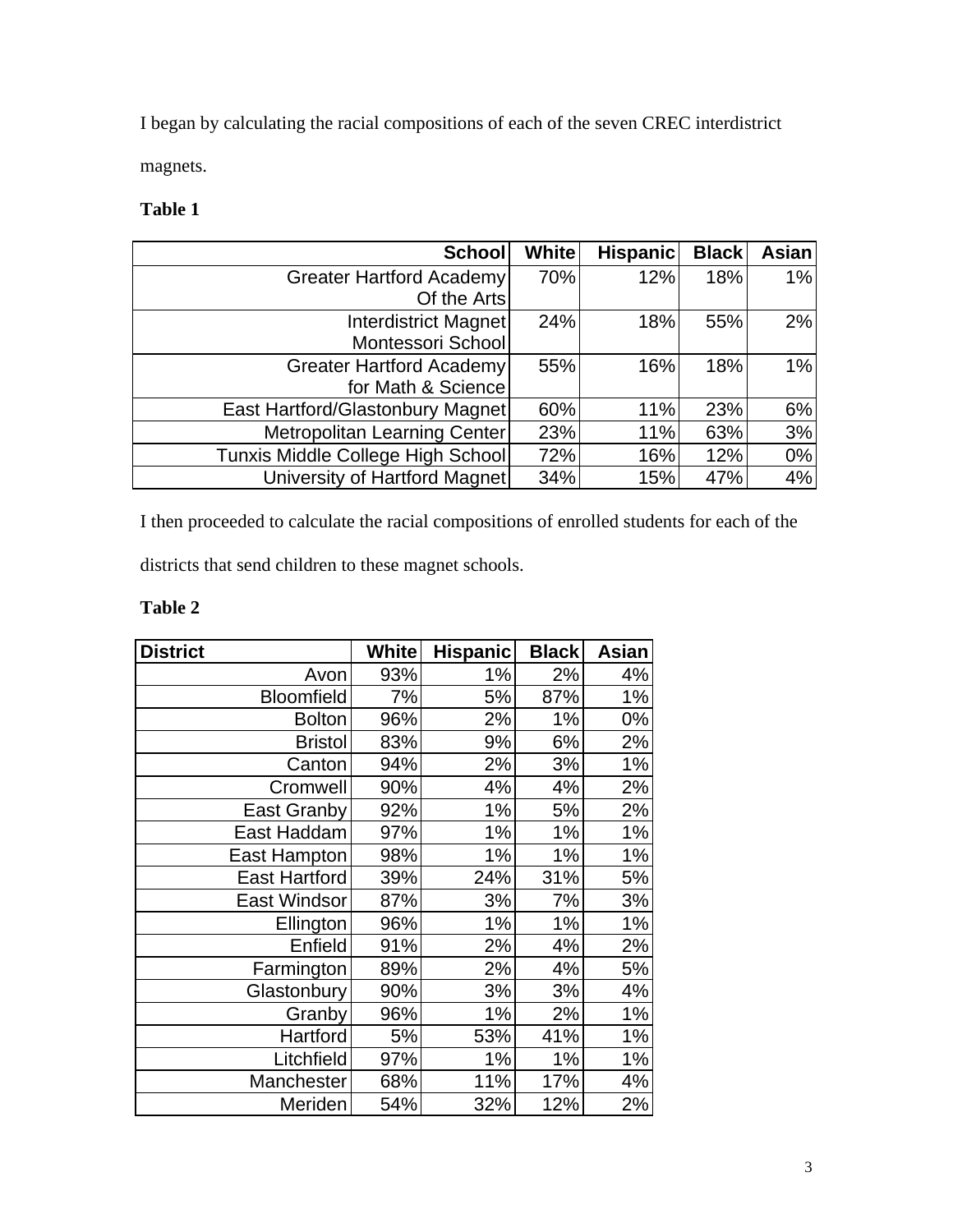| Middletown           | 63% | 7%  | 27% | 3%    |
|----------------------|-----|-----|-----|-------|
| <b>New Britain</b>   | 33% | 48% | 17% | 3%    |
| Newington            | 87% | 5%  | 4%  | 4%    |
| Plainville           | 88% | 4%  | 6%  | 2%    |
| Plymouth             | 97% | 1%  | 1%  | 1%    |
| Portland             | 92% | 3%  | 4%  | $1\%$ |
| Putnam               | 92% | 3%  | 3%  | 1%    |
| <b>Rocky Hill</b>    | 91% | 3%  | 3%  | 3%    |
| RSD#07(Barkhamsted)  | 99% | 0%  | 0%  | 0%    |
| <b>RSD#08</b>        | 96% | 2%  | 1%  | 0%    |
| <b>RDD#10</b>        | 97% | 1%  | 1%  | 1%    |
| <b>RDS#13</b>        | 97% | 1%  | 1%  | $1\%$ |
| RDS#17(Killingworth) | 96% | 1%  | 1%  | 1%    |
| <b>RSD#19</b>        | 92% | 1%  | 3%  | 4%    |
| Simsbury             | 93% | 1%  | 3%  | 3%    |
| South Windsor        | 88% | 3%  | 5%  | 4%    |
| Southington          | 94% | 3%  | 2%  | $1\%$ |
| <b>Stafford</b>      | 95% | 2%  | 1%  | 2%    |
| <b>Suffield</b>      | 95% | 1%  | 3%  | $1\%$ |
| Tolland              | 97% | 1%  | 0%  | 2%    |
| Torrington           | 88% | 5%  | 0%  | 1%    |
| Vernon               | 82% | 5%  | 7%  | 4%    |
| <b>West Hartford</b> | 73% | 11% | 8%  | 7%    |
| Wethersfield         | 87% | 7%  | 4%  | 3%    |
| Windsor              | 48% | 7%  | 41% | 4%    |
| <b>Windsor Locks</b> | 89% | 3%  | 4%  | 4%    |

Finally, I compared the racial composition of the schools to each of its sending districts to determine if the magnet is in fact more racially diverse, less racially diverse, or if it is unclear. I did this comparison based on the highest percentage, containing the most highly represented racial category for both the magnet school and the sending district. Whichever of the two has the lower percentage is considered to be more racially diverse, the lower percentage indicating a less segregated schooling environment.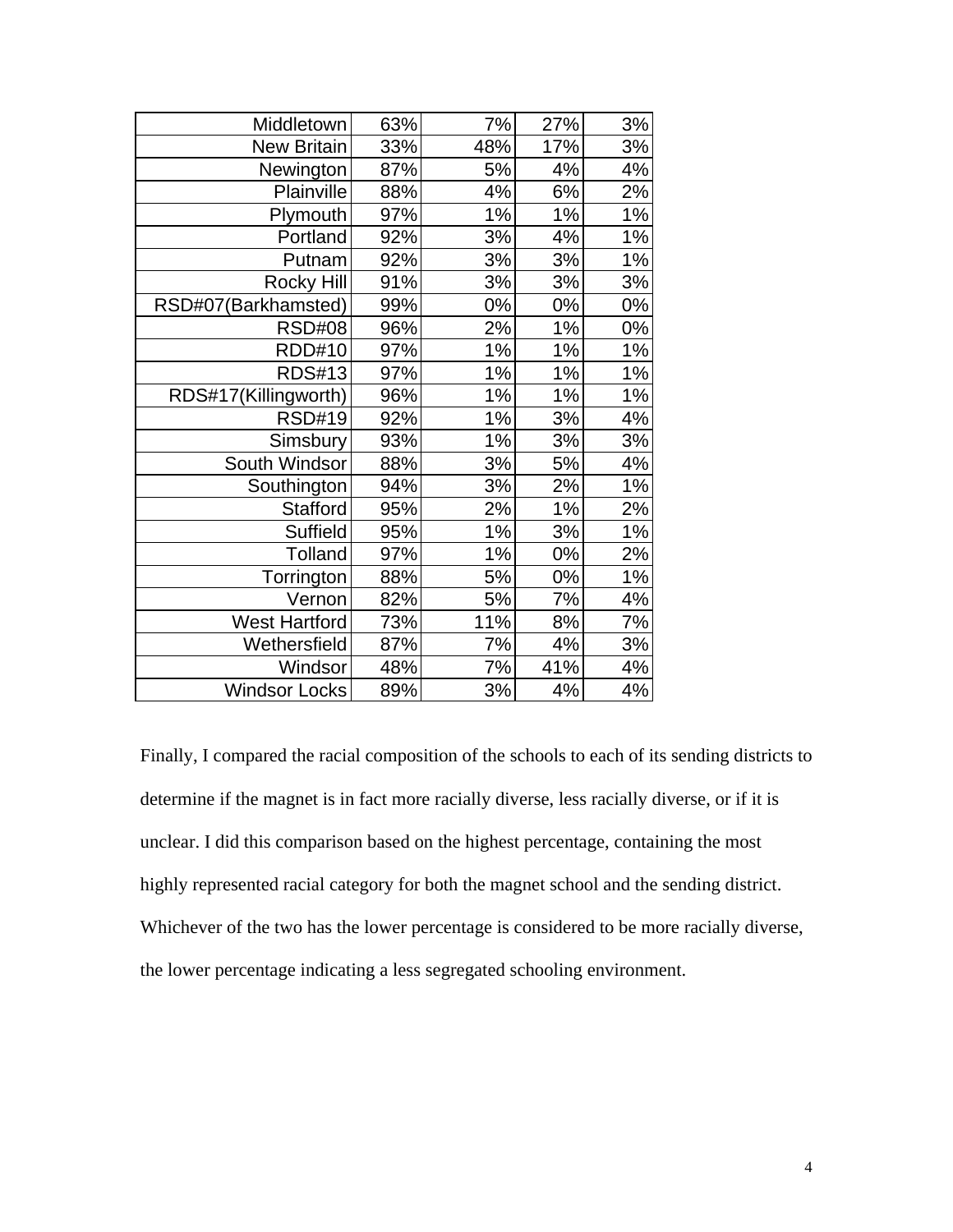An example of this would be a comparison between The Greater Hartford Academy of the Arts and the town of Avon, one of its sending districts.

|                             |     | School White Hispanic Black |     | Asian |
|-----------------------------|-----|-----------------------------|-----|-------|
| Greater Hartford Academy of | 70% | 12%                         | 18% | 1%    |
| the Arts                    |     |                             |     |       |

|       |     | District   White   Hispanic   Black   Asian |       |    |
|-------|-----|---------------------------------------------|-------|----|
| Avon! | 93% | $1\%$                                       | $2\%$ | 4% |

Observe that the highest percentage in the school racial composition breakdown is 70% and the highest percentage in the district racial composition is 93%. So, in this case, I concluded that the Greater Hartford Academy of the Arts is more racially diverse, having a less segregated composition, than the sending district of Avon. If the highest percentage of the sending district is lower than that of the magnet school, indicating a more integrated composition, then the school is considered to be less diverse than the district. The cases that I regard as unclear are instances in which both the interdistrict magnet and its sending district have a highest percentage that come within 5% of each other, causing it to be difficult to determine which of the two is more racially diverse. I did this comparison between the seven schools and each of their sending districts.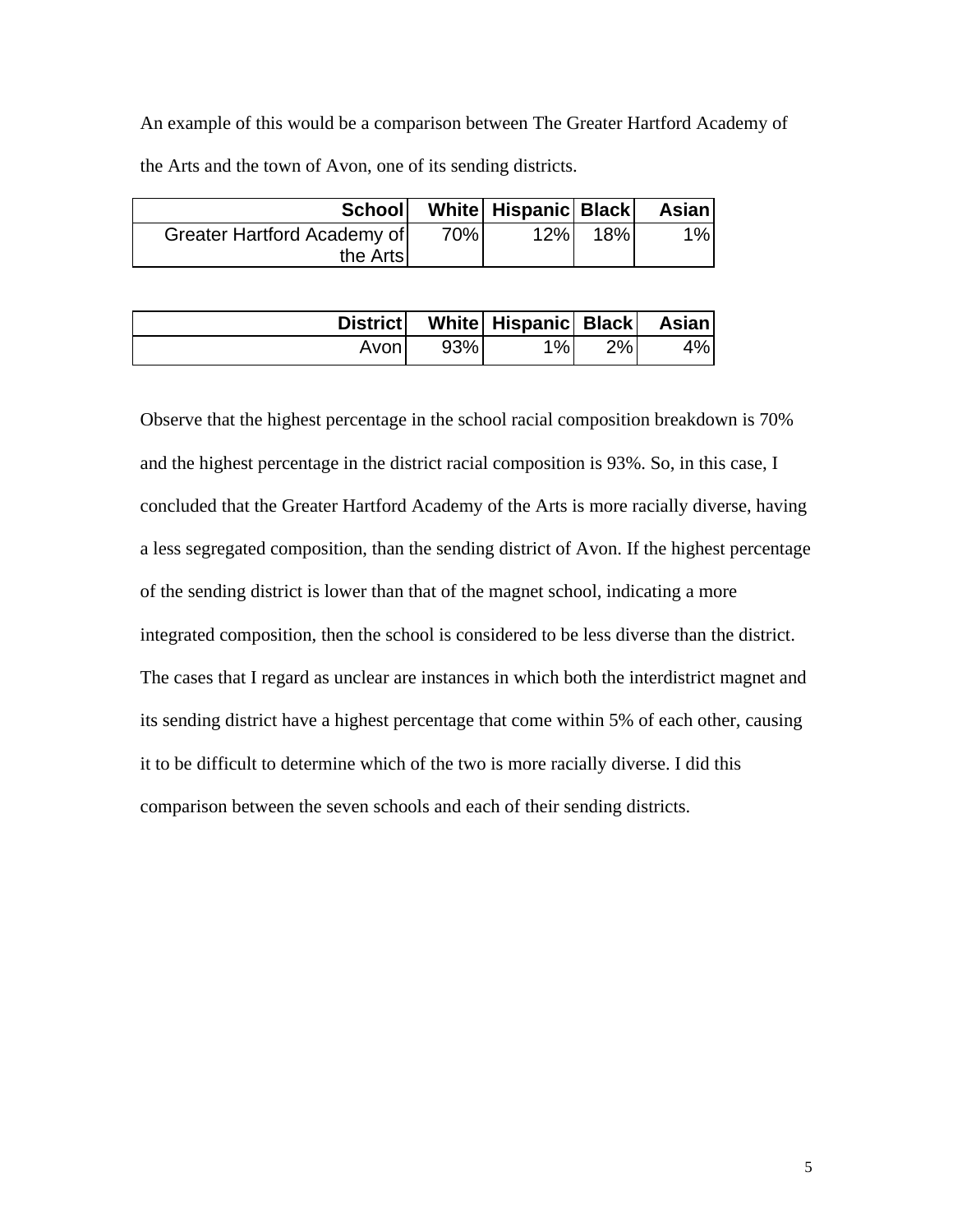### **Table 3**

| <b>School</b>                   | More Diverse Less Diverse |                | <b>Unclear</b> |
|---------------------------------|---------------------------|----------------|----------------|
| <b>Greater Hartford Academy</b> | 38                        |                |                |
| of the Arts                     |                           |                |                |
| <b>Interdistrict Magnet</b>     | 15                        | 4              |                |
| Montessori School               |                           |                |                |
| <b>Greater Hartford Academy</b> | 11                        | $\overline{2}$ |                |
| for Math and Science            |                           |                |                |
| East Hartford/Glastonbury       | и                         | ◀              |                |
| Magnet                          |                           |                |                |
| Metropolitan Learning           | 4                         | $\overline{2}$ |                |
| Center                          |                           |                |                |
| <b>Tunxis Middle College</b>    | 6                         | и              |                |
| <b>High School</b>              |                           |                |                |
| University of Hartford          |                           | 0              |                |
| Magnet                          |                           |                |                |
| Total                           | 82                        | 17             | 3              |

This table should be read, "in 38 cases, the Greater Hartford Academy of the Arts is more racially diverse than its sending districts"; or "the Greater Hartford Academy of the Arts is less racially diverse than 7 of its sending districts".

From the totals seen at the bottom of this third table, comparing the racial compositions of the magnet schools to their sending districts, it becomes apparent that the first component of my thesis has been proven. In most cases, the magnet school is in fact more racially diverse than its sending districts. Numerically, the magnet schools are more racially diverse than the sending districts in 82 out of 102 cases. In comparison, in only 17 cases does it appear that the sending district is more racially diverse than the magnet.

Subsequently, I calculated the percentage of each sending district student population currently participating in CREC interdistrict magnets. I did this to prove the second part of my thesis, that the level of participation of each of the district is not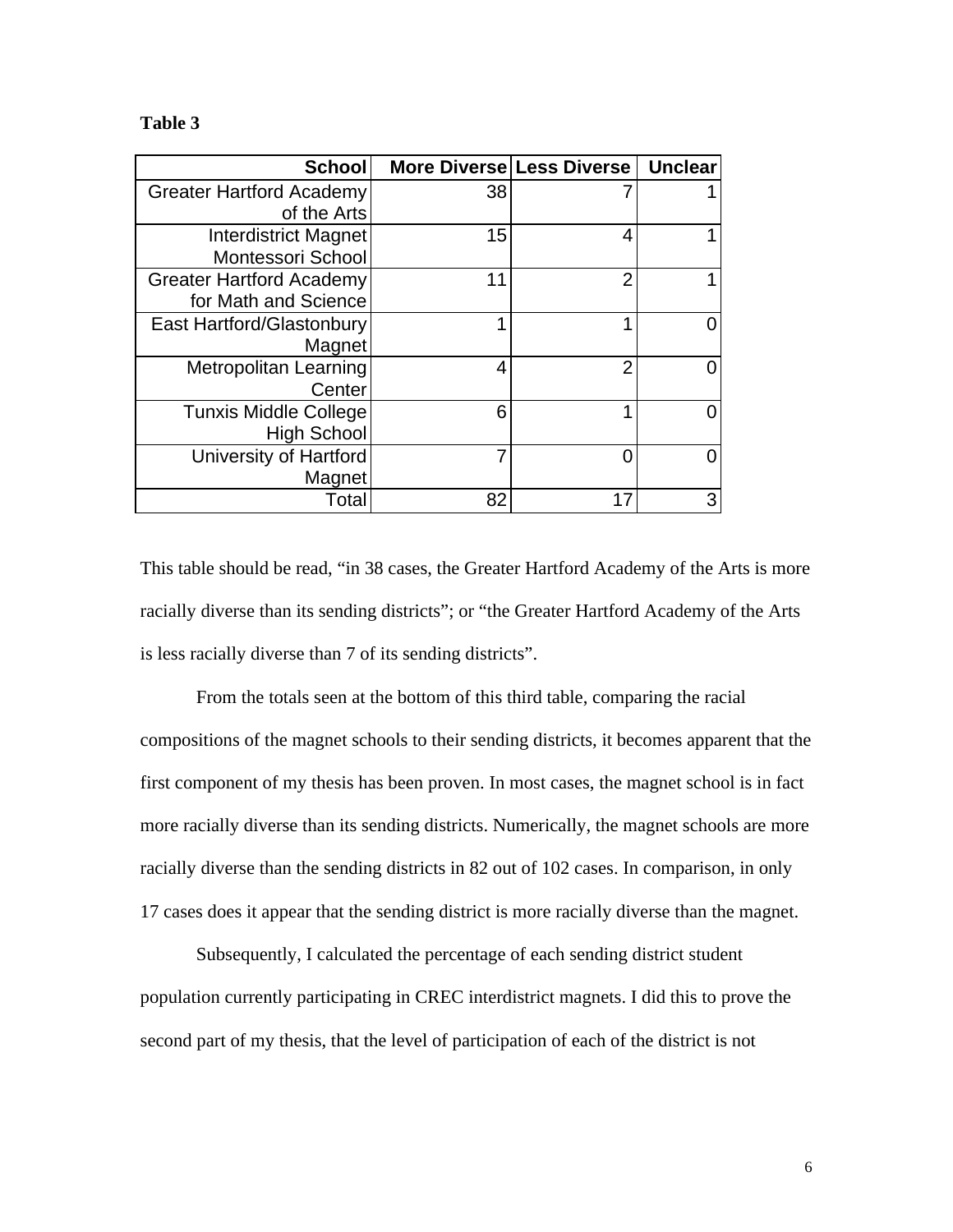significant enough for the current implementation of magnets to be an effective solution to Sheff.

# **Table 4**

| <b>Sending District</b> |                 | Percentage of Number of Students Participating      |
|-------------------------|-----------------|-----------------------------------------------------|
|                         |                 | Participation by out of District Student Population |
|                         | <b>District</b> |                                                     |
| Avon                    | 0.48%           | 13 out of 2,695                                     |
| <b>Bloomfield</b>       | 5.05%           | 135 out of 2,673                                    |
| <b>Bolton</b>           | 0%              | 4 out of 935                                        |
| <b>Bristol</b>          | $0\%$           | 20 out of 8,563                                     |
| Canton                  | 0%              | 2 out of 1,530                                      |
| Cromwell                | $0\%$           | 4 out of 1,783                                      |
| <b>East Granby</b>      | 0%              | 2 out of 841                                        |
| East Haddam             | $0\%$           | 2 out of 1,358                                      |
| East Hampton            | $0\%$           | 3 out of 1,987                                      |
| East Windsor            | 2%              | 25 out of 1,464                                     |
| Ellington               | $0\%$           | 5 out of 2,176                                      |
| Enfield                 | $0\%$           | 26 out of 6,716                                     |
| Farmington              | 1%              | 48 out of 4,035)                                    |
| Granby                  | 1%              | 14 out of 1,921                                     |
| Hartford                | 2%              | 501 out of 21,663)                                  |
| Litchfield              | $0\%$           | 1 out of 1,381                                      |
| Manchester              | 1%              | 46 out of 7,546                                     |
| Meriden                 | $0\%$           | 3 out of 8,670                                      |
| Middletown              | 0%              | 10 out of 4,734                                     |
| <b>New Britain</b>      | 1%              | 61 out of 10,052                                    |
| Newington               | 0%              | 18 out of 4,293                                     |
| Plainville              | $0\%$           | 12 out of 2,689                                     |
| Plymouth                | $0\%$           | 2 out of 1,962                                      |
| Portland                | 0%              | 1 out of 1,375                                      |
| Putnam                  | $0\%$           | 1 out of 1,349                                      |
| <b>Rocky Hill</b>       | 1%              | 27 out of 2,353                                     |
| RSD#07(Barkhamsted)     | $0\%$           | 1 out of 987                                        |
| <b>RSD#08</b>           | 0%              | 1 out of 1,368                                      |
| RDD#10                  | 1%              | 15 out of 2,509                                     |
| <b>RDS#13</b>           | 0%              | 4 out of 1,949                                      |
| RDS#17(Killingworth)    | 0%              | 2 out of 2,323                                      |
| <b>RSD#19</b>           | 1%              | 10 out of 1,102                                     |
| Simsbury                | 1%              | 43 out of 4,751                                     |
| South Windsor           | $0\%$           | 7 out of 4,895                                      |
| Southington             | 0%              | 22 out of 6,526                                     |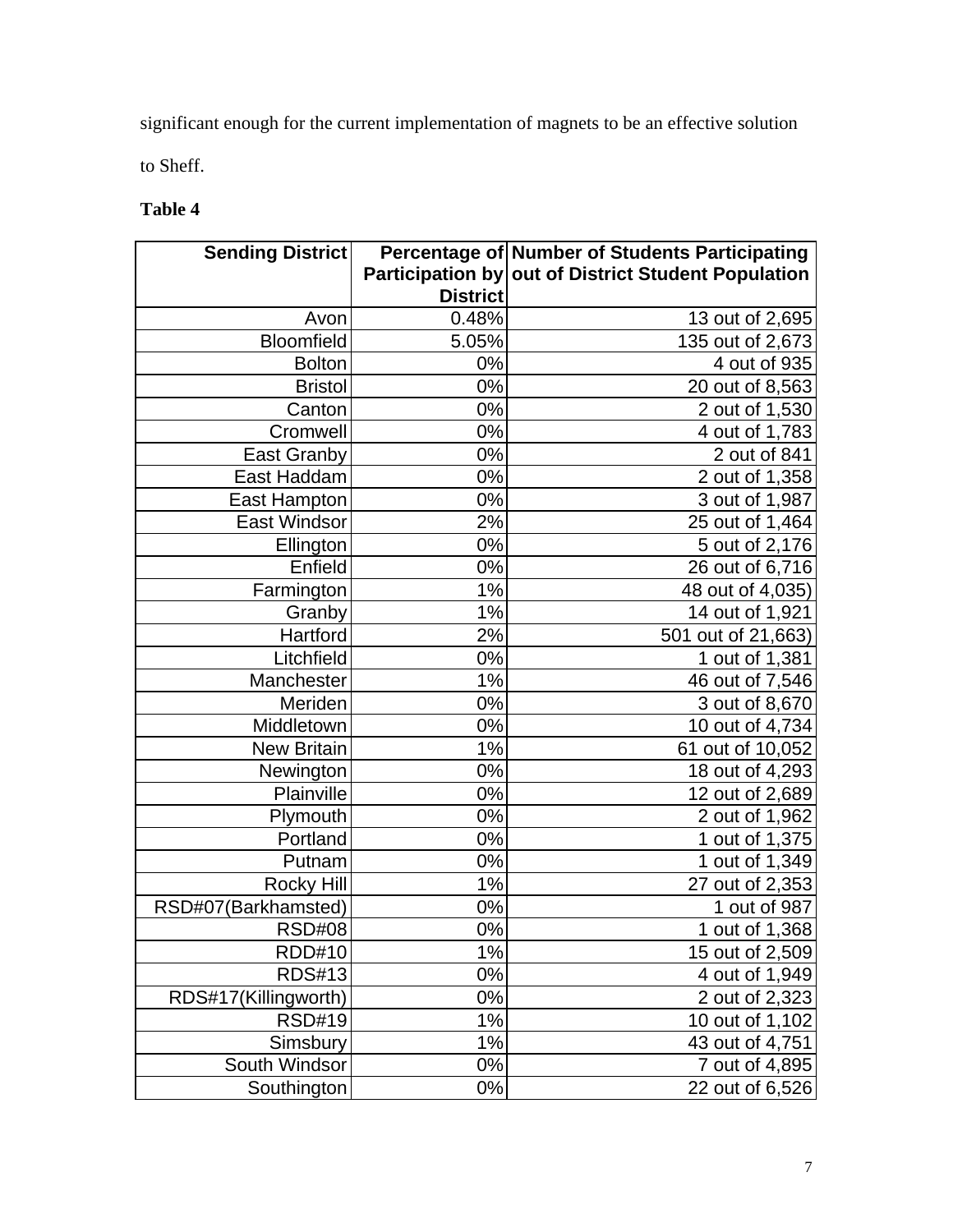| Stafford       | $0\%$ | 1 out of 1,901   |
|----------------|-------|------------------|
| Suffield       | 0%    | 2 out of 2,156   |
| <b>Tolland</b> | 0%    | 2 out of 2,604   |
| Torrington     | 0%    | 7 out of 4,836   |
| Vernon         | 0%    | 4 out of 4,100   |
| West Hartford  | 1%    | 60 out of 8,964  |
| Wethersfield   | 1%    | 37 out of 3,422  |
| <b>Windsor</b> | 4%    | 159 out of 4,451 |
| Windsor Locks  | 3%    | 56 out of 1,994  |

In this table, cells that indicate a 0% participation rate do so because the number of students from the district who participate in the magnet program is not numerically significant enough to comprise a percent. In these cases, I have added the actual number of students out of the total sending district population who participate in a CREC interdistrict magnet school to counter the misinterpretation that the 0% indicates that there are no students in that district that participate in a magnet school.

Through the analysis of this table, it becomes clear that the level of participation of the sending district population is for the most part insignificant. To get a better idea of just how little of the total population actually benefits from the magnet program, I calculated the percentage of the total sending districts population in interdistrict magnets.

| <b>Total Enrollment of Sending Districts</b>                                           | 180854 |
|----------------------------------------------------------------------------------------|--------|
| <b>Total Enrollment of Interdistrict Magnet Schools</b>                                | 1743   |
| Percentage of Total Sending Districts Participation in<br><b>Interdistrict Magnets</b> | 1%     |

This calculation indicates that only 1% of the total enrollment of the sending districts participate in a CREC magnet.

From these tables, one can see that my findings directly support my thesis, that although in most cases the magnet schools have a more diverse racial composition than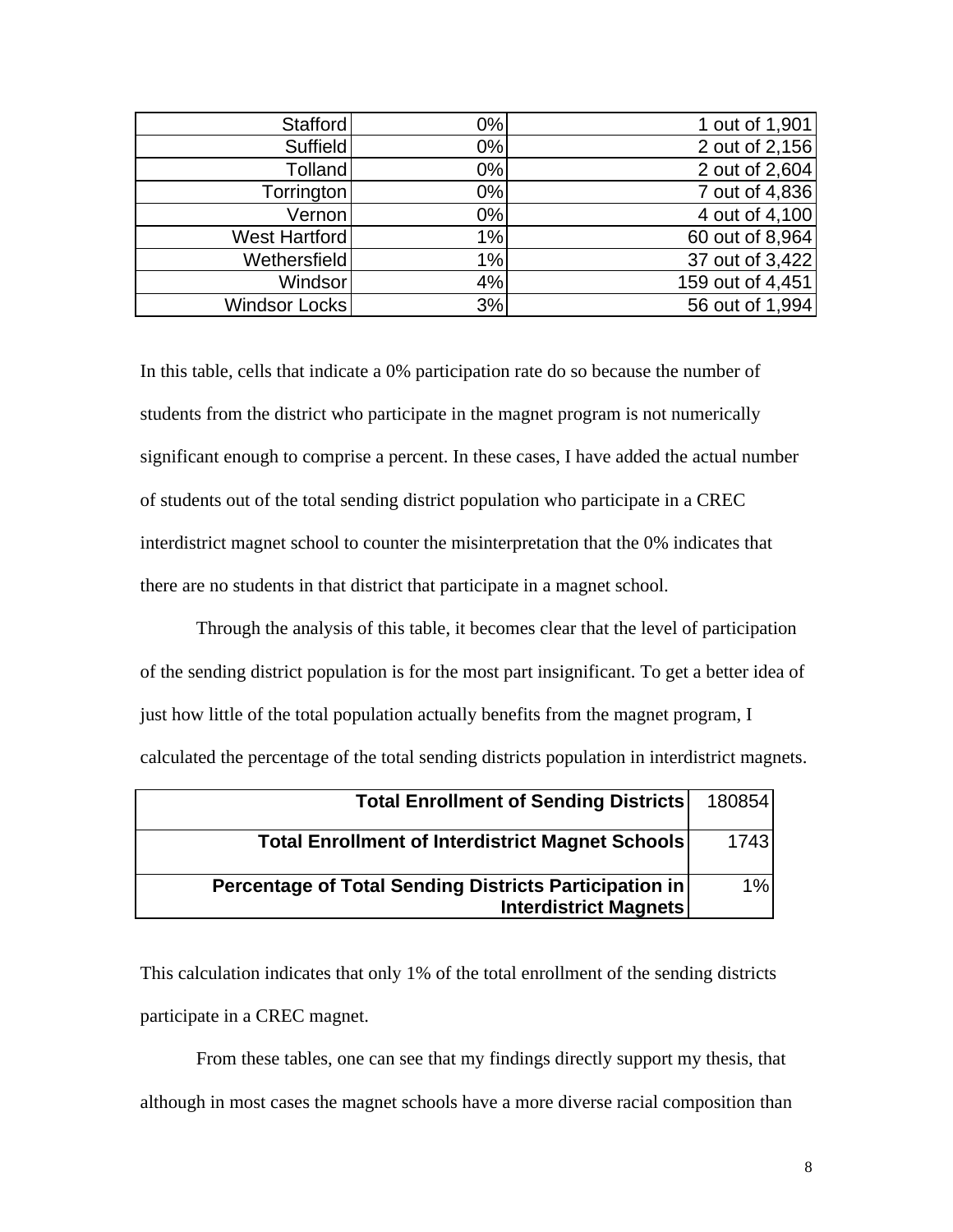its sending districts (Table 1: 82 versus 20), the level of participation is such a small percentage of the total enrollment of the districts (Table 4: 1%), that not a significant enough number of students are benefited by the magnet school program to allow it to be an effective solution to Sheff v. O'Neill.

### **Discussion**

 $\overline{a}$ 

This research question is both significant in and relevant to current education policy. In December of 2000, the Plaintiffs in the Sheff v. O'Neill case filed a motion for order regarding the implementation of the project choice program and the interdistrict magnet school program in the Hartford region. The purpose of the motion was to address deficiencies in the Project Choice Program and the Interdistrict Magnet School program, which, as noted, are key elements of the state's remedial response to the Supreme Court's July, 1996 decision in Sheff v. O'Neill.<sup>7</sup> The Plaintiffs state in the motion that, "The Interdistrict Magnet School Program, although it provides a quality educational program to a relatively small number of students, has been wholly inadequate to address the constitutional deficiencies set out in the 1996 Sheff ruling."<sup>8</sup> They go on to list several specific deficiencies of the program:

- *the program has not been adequately funded, and provides integrated school opportunities to less than 2% of Hartford schoolchildren;*
- *the program is not large enough to accommodate demand and potential demand among Hartford and suburban schoolchildren and parents;*
- *the state limits participation in the interdistrict magnet school program by permitting local school superintendents and boards to decide whether to participate in a*

 $7$  "Motion For Order Regarding the Implementation of the Project Choice Program and the Interdistrict Magnet School Program in the Hartford Region," State of Connecticut, December 28, 2000.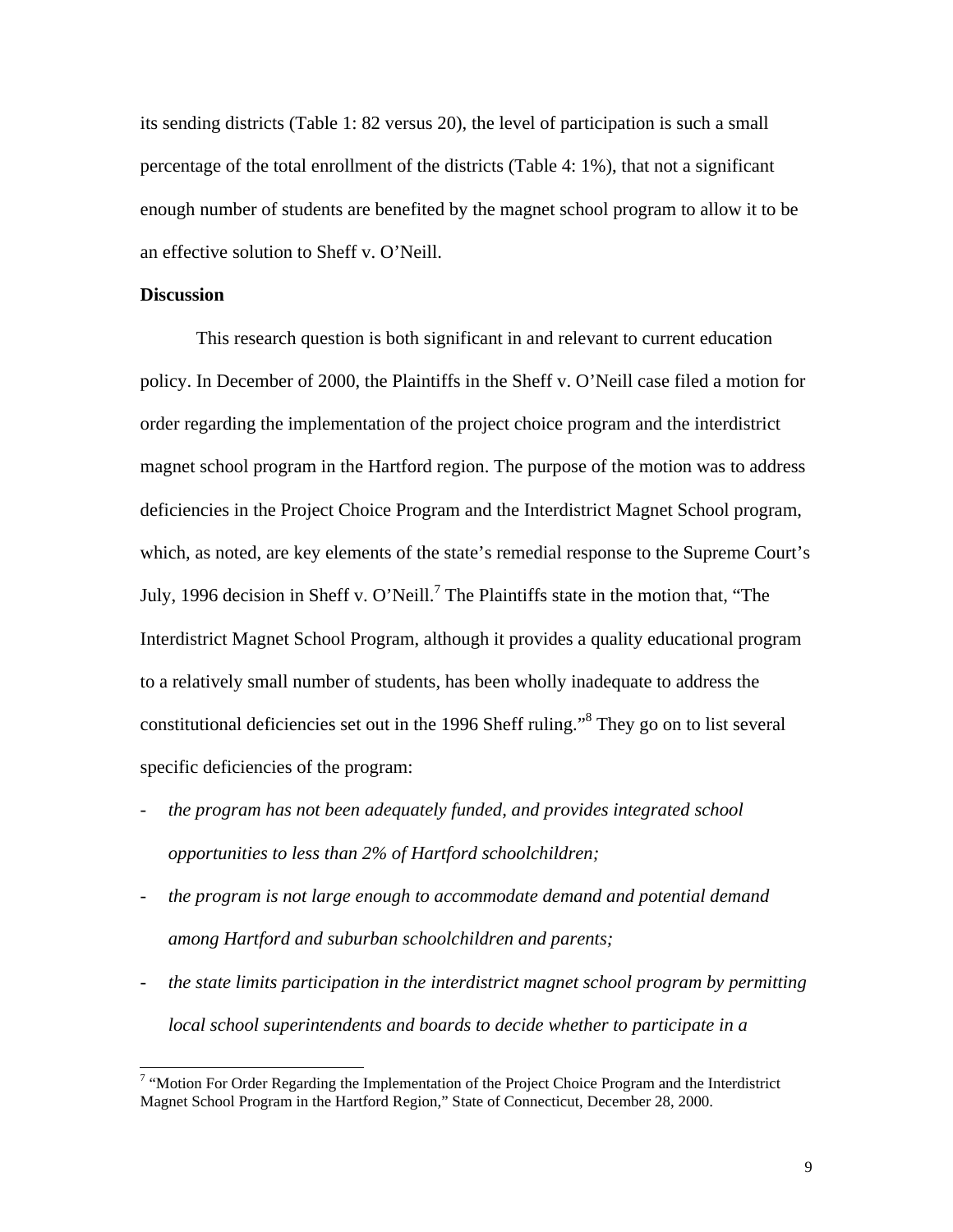*particular interdistrict magnet, and if such participation is authorized, to decide how many schoolchildren living in their town will be permitted to attend each such magnet school without the payment of private tuition;*

- *the funding formula used in the program discourages local district participation by deducting a substantial sum from local school district budgets for each student who participates in an interdistrict magnet school;*
- *the program includes no racial or economic criteria for placement as permitted by federal law, further diminishing its effectiveness as a voluntary desegregation program;*
- upon information and belief, future growth in the interdistrict magnet program has *been further restricted by a moratorium or cessation of planning for new magnet schools, beginning shortly after this Court's decision in March 1999, and continuing in effect at least until mid-2000. No new magnet schools are currently being developed in the Hartford region, other than the schools discussed at the September 1998 hearing in Superior Court.<sup>9</sup>*

More than eleven years after the original action brought by the Plaintiffs in 1989, racial and ethnic segregation and isolation in Hartford area schools continues to deprive plaintiffs' right to equal educational opportunity. As of the date of the motion, December 28, 2000, fewer than 400 (2%) of Hartford's schoolchildren were participating in the

 $\overline{a}$ 

<sup>8</sup> Ibid.

<sup>&</sup>lt;sup>9</sup> "Motion For Order Regarding the Implementation of the Project Choice Program and the Interdistrict Magnet School Program in the Hartford Region," State of Connecticut, December 28, 2000.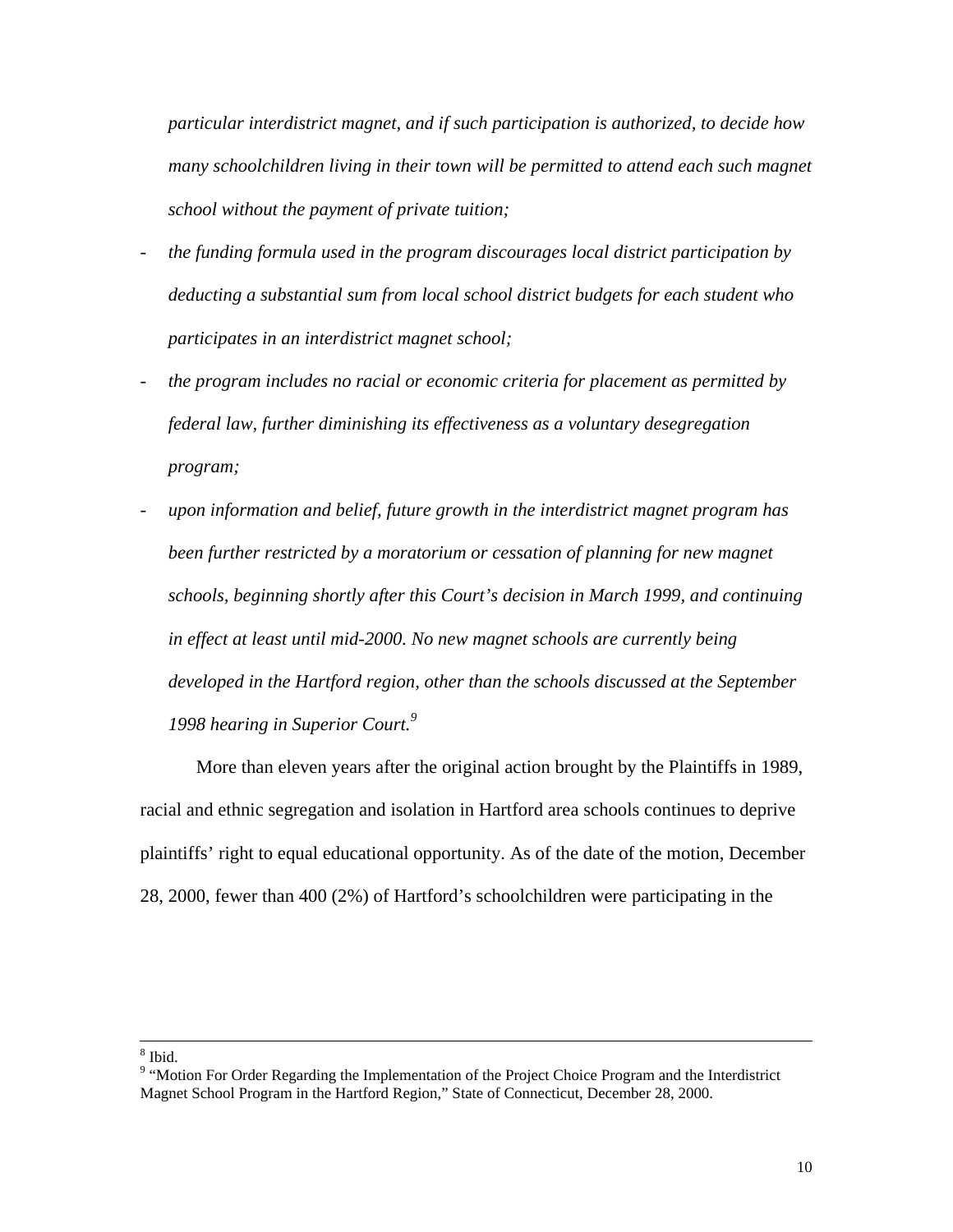Interdistrict Magnet Program. Also, the Hartford schools have become increasingly racially isolated with a 1999-2000 school population that was 95% Black and Latino.<sup>10</sup>

Given these statistics and the aforementioned information that the Interdistrict Magnet Program is considered a primary component to the response chosen by the state, it becomes obvious that additional research, comparable to that which is seen in this paper, must be conducted on the program to ascertain that the state must commence immediate planning for a substantial number of additional interdistrict magnet schools, to bring the state further into compliance with the Supreme Court's 1996 ruling.

I have been able to prove quantitatively, for the vast majority of cases, that magnet schools have a more integrated and less isolated racial composition than their sending districts. Because the establishment of integrated learning opportunities is a primary area of concern for the state's compliance with Sheff, one would have to assume that if presented with such data, the State would not be able to refute the effectiveness of the interdistrict magnets in integrating the students of Hartford and its surrounding districts.

Also, in regards to the second component of my thesis, if the State is presented with the analysis that only 1% of the sending district population has access to magnet school participation in addition to the fact that the new CREC elementary magnet on the University of Hartford campus received over 1,400 applications for only 276 slots<sup>11</sup>, they can not contest the allegation that the program is not large enough to accommodate demand among Hartford schoolchildren.

 $\overline{a}$ 

 $10$  Ibid.

<sup>&</sup>lt;sup>11</sup> Attorneys for Plaintiffs, letter to Honorable Moira K. Lyons, 3 May 2001.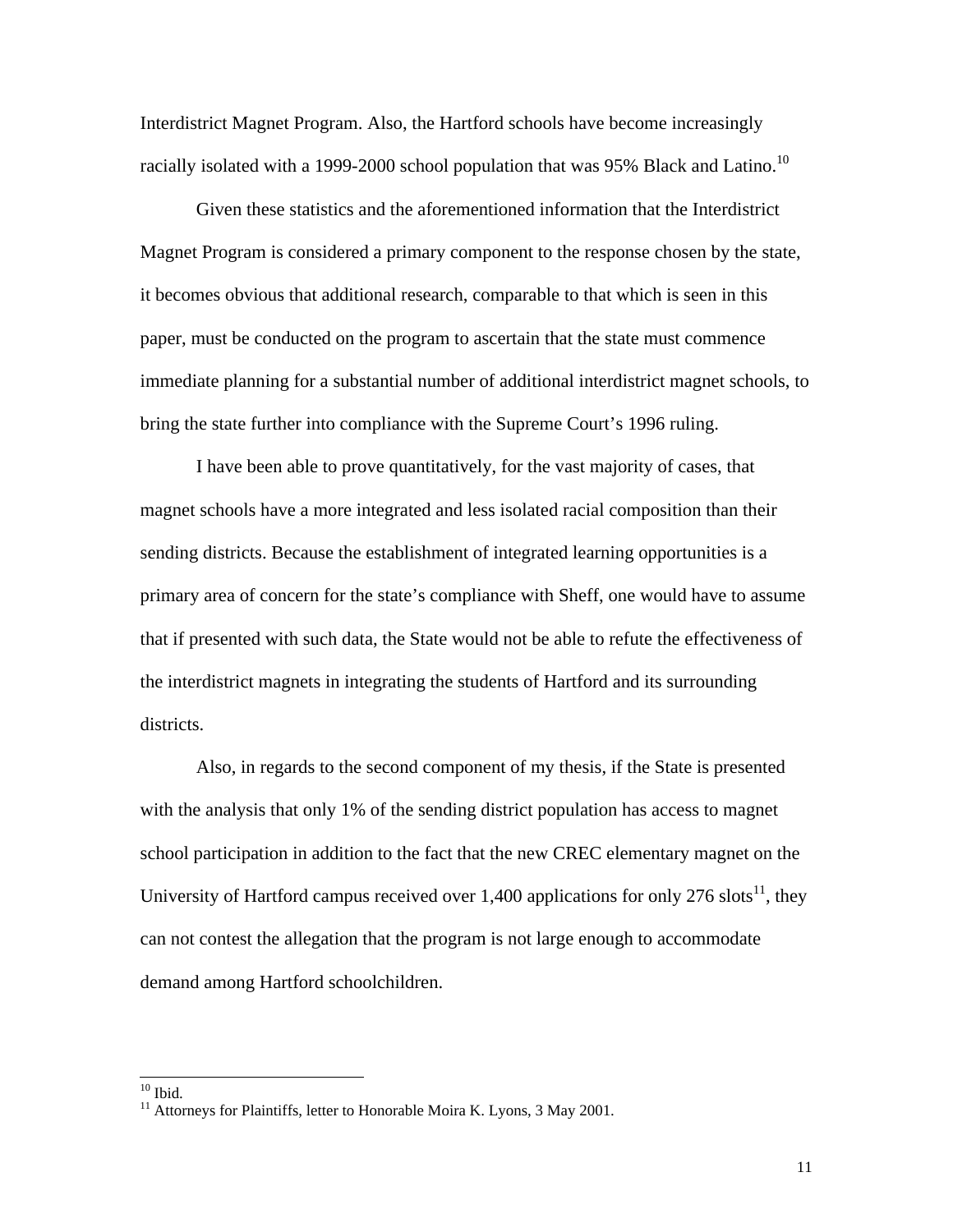In addition to the implications that this data would have on the State's defense, the importance of this research was further indicated to me during an interview I conducted with Phil Tegeler, an attorney for the Sheff Plaintiffs. After reviewing the data analysis that I had done for the racial composition of one of the magnet schools and its sending districts, he became very interested in my findings and conveyed to me that he had not seen these statistics compared in this way. I am hopeful, that this data will assist Mr. Tegeler's efforts when the Plaintiffs return back to court in April to cause the state to increase funding and action in magnet school efforts, allowing them to be a more effective and large scale solution to Sheff.

Altogether, I believe that my finding serve as a quantitative compliment to the arguments that are currently being employed by the Plaintiffs in the Sheff case. My findings prove that for the most part, magnet schools have a more diverse racial composition than its sending districts. It also indicates that the level of participation of the sending district enrollment is by no means significant enough for the Interdistrict Magnet School Program to be warranted as a *pillar* in desegregation efforts. A much larger percentage of that population would have to be benefit from the program for it to be deemed as such.

Overall, my data is in agreement with Phil Tegeler's argument that "the state needs to be more aggressive in its funding and expansion of magnet programs" in order for the Program to be considered a resolution to Sheff v. O'Neill. I also concur, that "we need a plan for the number of kids we want to see have access to these voluntary programs, what the scale should be, over what time period, for how much integration will

12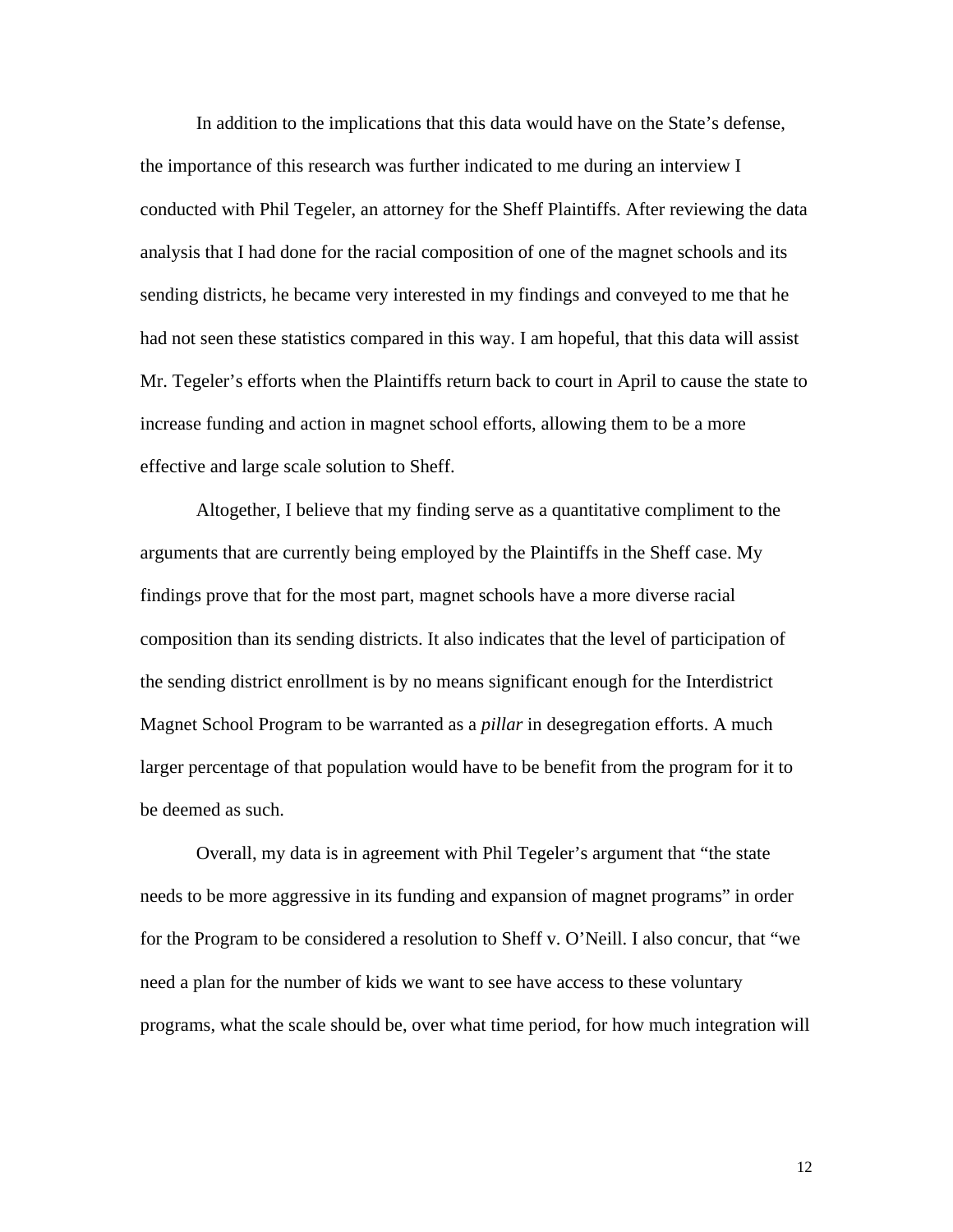result, and how much it will cost"<sup>12</sup>. I am optimistic about the Plaintiffs' return to court in April of 2002 for the fact that they will be armed with both a comprehensive plan and quantitative data, similar to the analysis seen in this paper, that will have a more impacting voice in their efforts to cause the state to act in compliance with the 1996 decision.

 $\overline{a}$ 

<sup>&</sup>lt;sup>12</sup> Phil Tegeler (head Attorney for Sheff Plaintiffs), interview by Sarah Kaminski, 13 November 2001.